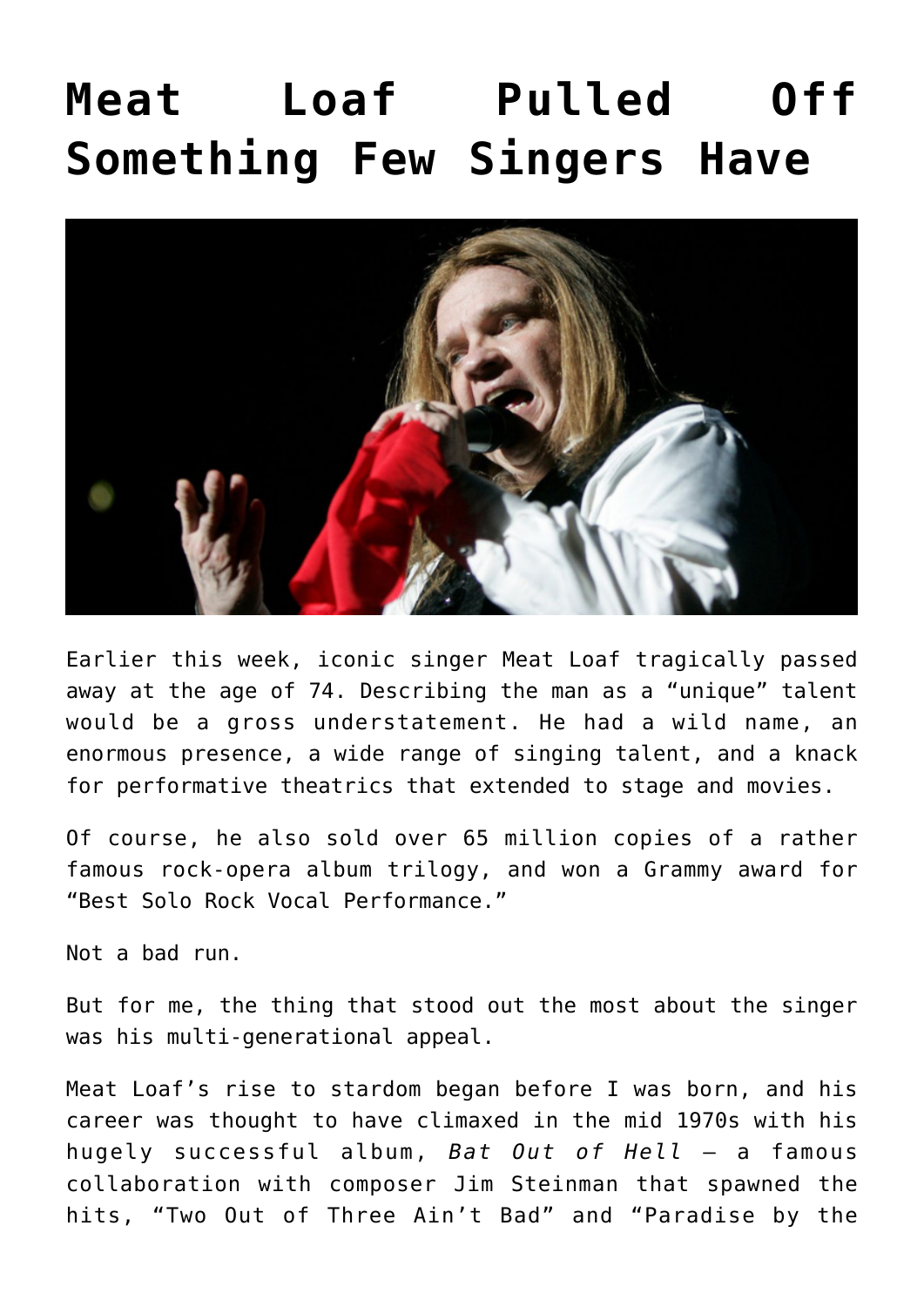Dashboard Light".

Well, it was famous to older people anyway. Up until the early 1990s, when I was in my late teens, there wasn't much reason for someone my age to know (and therefore appreciate) a whole lot about Meat Loaf. I mean, I think I at least knew who the guy was — probably because I grew up as a couch potato, saw him on *The Tonight Show* or some other program, and found his name and persona amusingly memorable*.* But my point is that I knew very little of his past fame, whether it be from albums or his role as Eddie in *The Rocky Horror Picture Show,* a film I knew only for its outlandish poster.

That all changed in 1993 when the absolutely epic song, "I'd Do Anything for Love (But I Won't Do That)" hit radio stations like a meaty ton of bricks. And of course, there was that feature-film style video that received seemingly endless rotation on MTV, and helped propel the song to the very top of the charts.

A whole new generation of music fans suddenly knew of Mr. Loaf, and they very much dug his new collaboration with Jim Steinman.

In fact, they more than dug it. They adopted that first single off the *Bat Out of Hell II: Back into Hell* album as an anthem of the era. I was in college at the time, and nearly everyone I knew owned the CD (thanks in large part to *Columbia House* and *BMG* memberships), and knew the song's infectious lyrics by heart. By the time all was said and done, it had reached number one in 28 countries.

Granted, I don't think many of those listeners ever quite figured out what it was that Meat Loaf *wouldn't* do for love, but few seemed bothered by that. The rock-opera was back… at least for a little while. And it even included an elaborate, musical-style tour.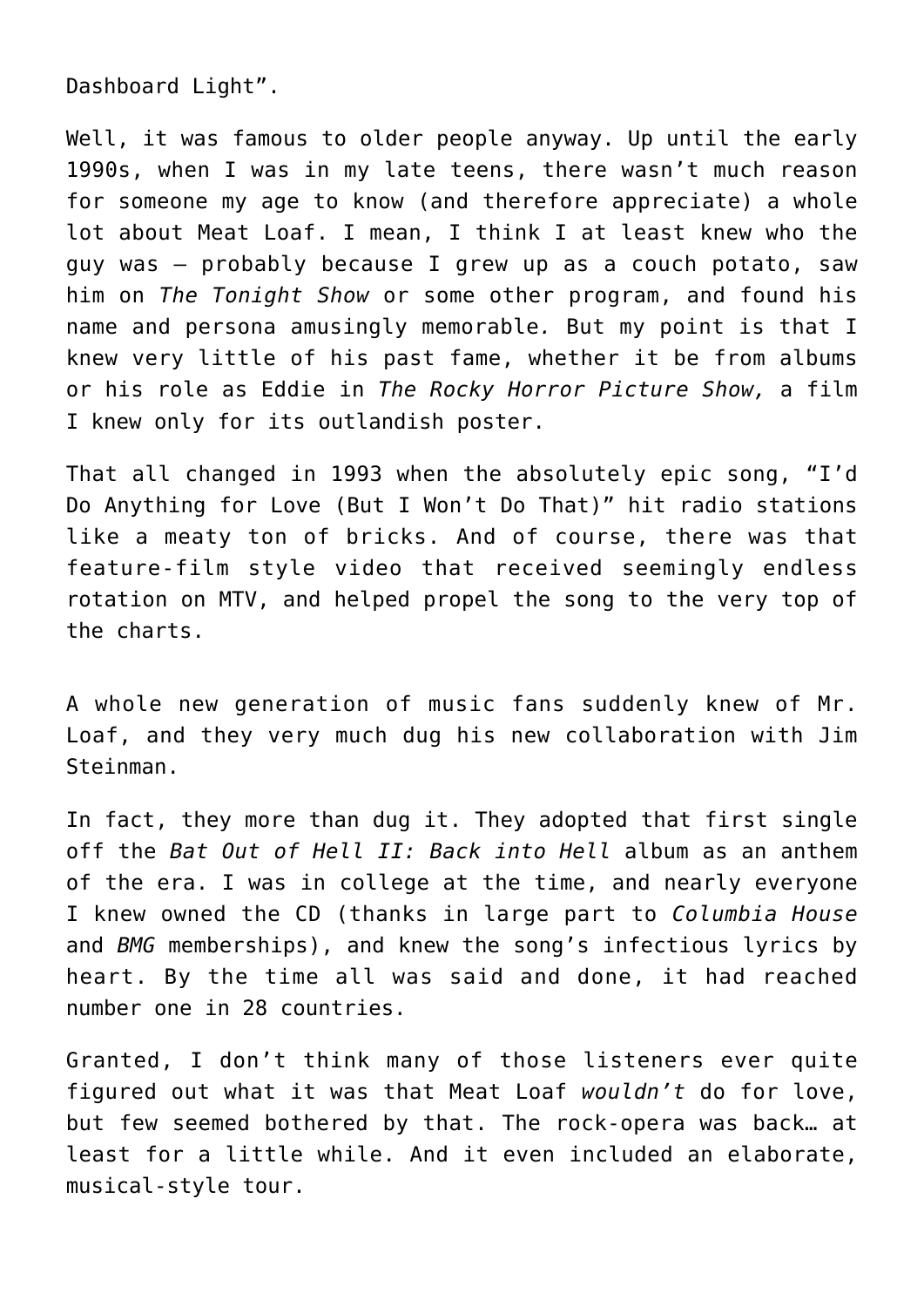I'm sure a lot of classic rock purists, who were there for the initial *Bat Out of Hell* ride, bristled at all the johnny-comelately Meat Loaf fans, but I'm guessing the singer himself had no complaints. He pulled off something relatively few music acts have — a bonafide rock resurrection that drew in a brand new, youthful and energetic fan-base. And he was rewarded handsomely for it.

Many of those newbies, like me, were then compelled to go back and check out (and come to appreciate) the performer's earlier work.

Two more singles were released off of *Bat Out of Hell II*: "Rock and Roll Dreams Come Through" and ["Objects in the Rear](https://www.youtube.com/watch?v=3jPMv9zJ1LE) [View Mirror May Appear Closer Than They Are](https://www.youtube.com/watch?v=3jPMv9zJ1LE)", the latter of which is a really strong, metaphor-heavy tune (with an extraordinarily long name).

But they didn't enjoy nearly the popularity nor emotional attachment of the first, which still holds a special place in the hearts of lots of folks my age. The evidence of that endearment popped up all over my social media feeds in reaction to the news of Meat Loaf's passing.

13 years later, Meat Loaf and Jim Steinman went for a threepeat with *Bat Out of Hell III: The Monster Is Loose*. It didn't find much traction, but that's okay. You can't win 'em all.

As Meat Loaf himself famously said, "Two out of three ain't bad." And if you ask me, wooing two generations of listeners is a pretty great legacy for a singer to have.

RIP Meat Loaf. I enjoyed your ride.

Sean Coleman is back in John A. Daly's upcoming thriller novel, "Restitution." [Click here to pre-order](https://amzn.to/3CqkrOb).